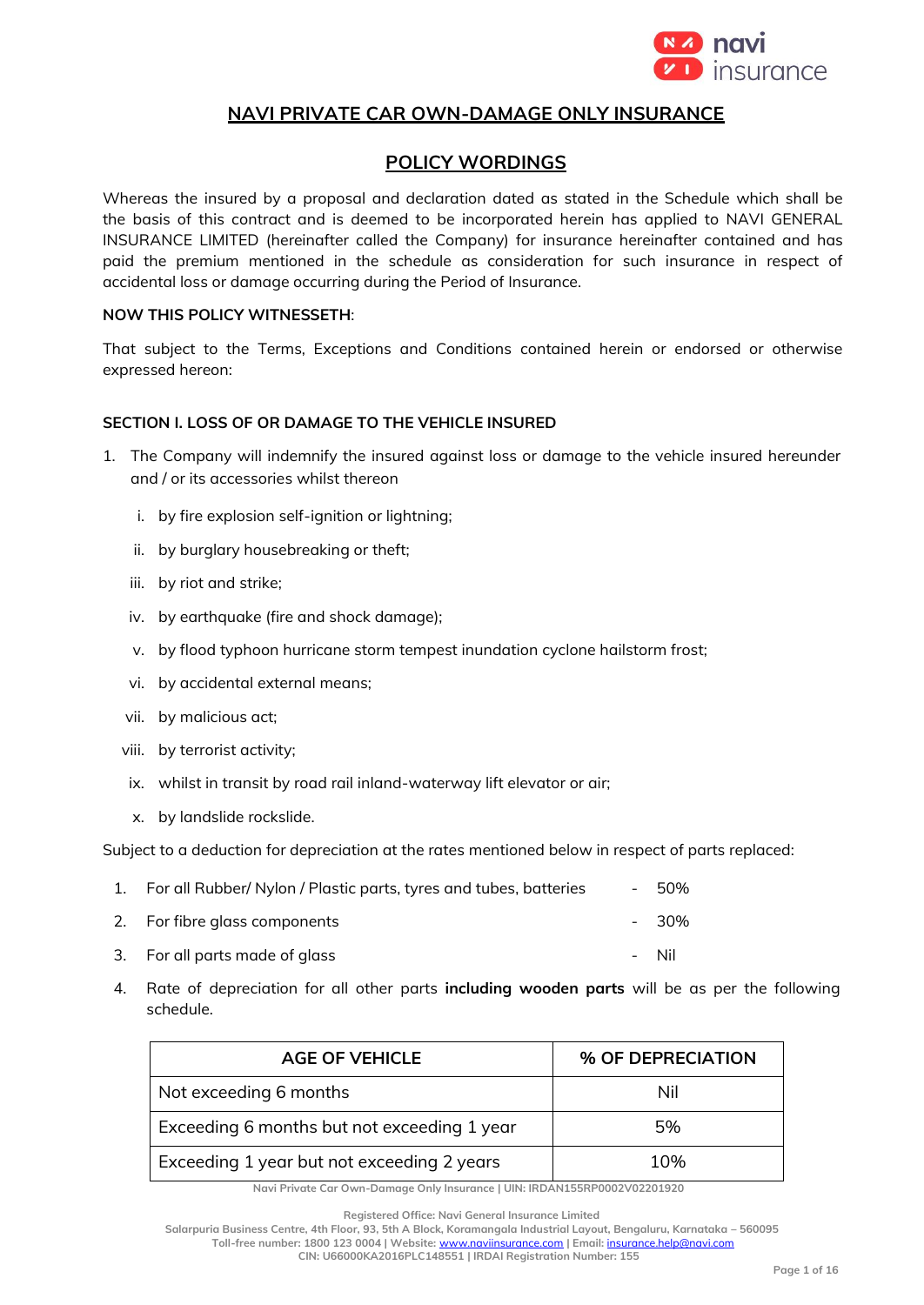

| Exceeding 2 years but not exceeding 3 years  | 15% |
|----------------------------------------------|-----|
| Exceeding 3 years but not exceeding 4 years  | 25% |
| Exceeding 4 years but not exceeding 5 years  | 35% |
| Exceeding 5 years but not exceeding 10 years | 40% |
| Exceeding 10 years                           | 50% |

Rate of Depreciation for Painting: In the case of painting, the depreciation rate of 50% shall be applied only on the material cost of total painting charges. In case of a consolidated bill for painting charges, the material component shall be considered as 25% of total painting charges for the purpose of applying the depreciation.

- 2. The Company shall not be liable to make any payment in respect of:
	- (a) consequential loss, depreciation, wear and tear, mechanical or electrical breakdown, failures or breakages;
	- (b) damage to Tyres and Tubes unless the vehicle insured is damaged at the same time in which case the liability of the Company shall be limited to 50% of the cost of replacement.
- (c) any accidental loss or damage suffered whilst the Insured or any person driving the vehicle with the knowledge and consent of the Insured is under the influence of intoxicating liquor or drugs.
- 3. In the event of the vehicle being disabled by reason of loss or damage covered under this Policy the Company will bear the reasonable cost of protection and removal to the nearest repairer and redelivery to the insured in all Rs. 1500/- in respect of any one accident.

The insured may authorise the repair of the vehicle necessitated by damage for which the Company may be liable under this Policy provided that:

- a) the estimated cost of such repair including replacements, if any, does not exceed Rs.500/-;
- b) the Company is furnished forthwith with a detailed estimate of the cost of repairs; and
- c) the insured shall give the Company every assistance to see that such repair is necessary, and the charges are reasonable.

#### **SUM INSURED – INSURED'S DECLARED VALUE (IDV)**

The **Insured's Declared Value (IDV)** of the vehicle will be deemed to be the 'SUM INSURED' for the purpose of this policy which is fixed at the commencement of each policy period for the insured vehicle.

The IDV of the vehicle (and side car accessories, if any, fitted to the vehicle) is to be fixed on the basis of the manufacturer's listed selling price of the brand and model as the insured vehicle at the commencement of insurance/renewal and adjusted for depreciation (as per schedule below).

The schedule of age-wise depreciation as shown below is applicable for the purpose of Total Loss/Constructive Total Loss (**TL/CTL**) claims only.

**Registered Office: Navi General Insurance Limited**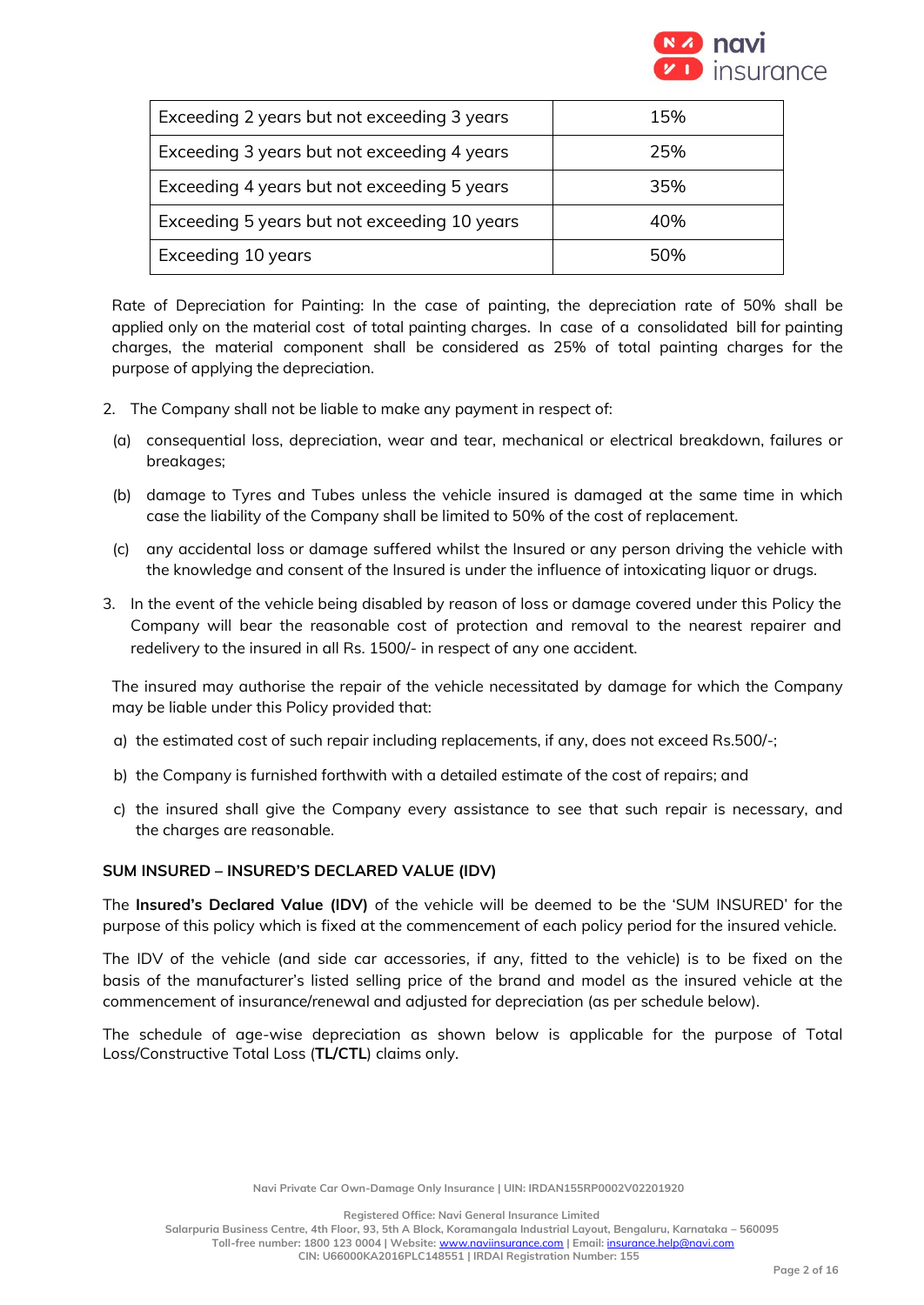

## **THE SCHEDULE OF DEPRECIATION FOR FIXING IDV OF THE VEHICLE**

| <b>AGE OF THE VEHICLE</b>                   | % OF DEPRECIATION FOR FIXING |
|---------------------------------------------|------------------------------|
| Not exceeding 6 months                      | 5%                           |
| Exceeding 6 months but not exceeding 1 year | 15%                          |
| Exceeding 1 year but not exceeding 2 years  | 20%                          |
| Exceeding 2 years but not exceeding 3 years | 30%                          |
| Exceeding 3 years but not exceeding 4 years | 40%                          |
| Exceeding 4 years but not exceeding 5 years | 50%                          |

IDV of vehicles beyond 5 years of age and of obsolete models of the vehicles (i.e. models which the manufacturers have discontinued to manufacture) is to be determined on the basis of an understanding between the insurer and the insured.

IDV shall be treated as the 'Market Value' throughout the policy period without any further depreciation for the purpose of Total Loss (**TL**) / Constructive Total Loss (**CTL**) claims.

The insured vehicle shall be treated as a CTL if the aggregate cost of retrieval and / or repair of the vehicle, subject to terms and conditions of the policy, exceeds 75% of the IDV of the vehicle.

## **GENERAL EXCEPTIONS (Applicable to all Sections of the Policy)**

The Company shall not be liable in respect of

## **A. Exclusion which can be waived on payment of additional premium**

1. Any accidental loss damage and/or liability caused sustained or incurred outside the Geographical Area.

#### **B. Exclusions specific to the policy which cannot be waived**

- 2. Any claim arising out of any contractual liability;
- 3. Any accidental loss damage and/or liability caused sustained or incurred whilst the vehicle insured herein is
	- (a) being used otherwise than in accordance with the 'Limitations as to Use' or
	- (b) being driven by or is for the purpose of being driven by him/her in the charge of any person other than a Driver as stated in the Driver's Clause.
- 4. (a) any accidental loss or damage to any property whatsoever or any loss or expense whatsoever resulting or arising there from or any consequential loss.

## **C. Standard Exclusions**

(b) any liability of whatsoever nature directly or indirectly caused by or contributed to by or arising from ionising radiations or contamination by radioactivity from any nuclear fuel or from any nuclear waste from the combustion of nuclear fuel. For the purpose of this exception combustion shall include any self-sustaining process of nuclear fission;

- 5. Any accidental loss damage or liability directly or indirectly caused by or contributed to by or arising from nuclear weapons material;
- 6. Any accidental loss damage and/or liability directly or indirectly or proximately or remotely occasioned by or contributed to by or traceable to or arising out of or in connection with war, invasion, the act of foreign enemies, hostilities or warlike operations (whether before or after declaration of war) civil war, mutiny rebellion, military or usurped power or by any direct or

**Navi Private Car Own-Damage Only Insurance | UIN: IRDAN155RP0002V02201920**

**Registered Office: Navi General Insurance Limited**

**Salarpuria Business Centre, 4th Floor, 93, 5th A Block, Koramangala Industrial Layout, Bengaluru, Karnataka – 560095**

**Toll-free number: 1800 123 0004 | Website:** [www.naviinsurance.com](http://www.naviinsurance.com/) **| Email:** [insurance.help@navi.com](mailto:insurance.help@navi.com)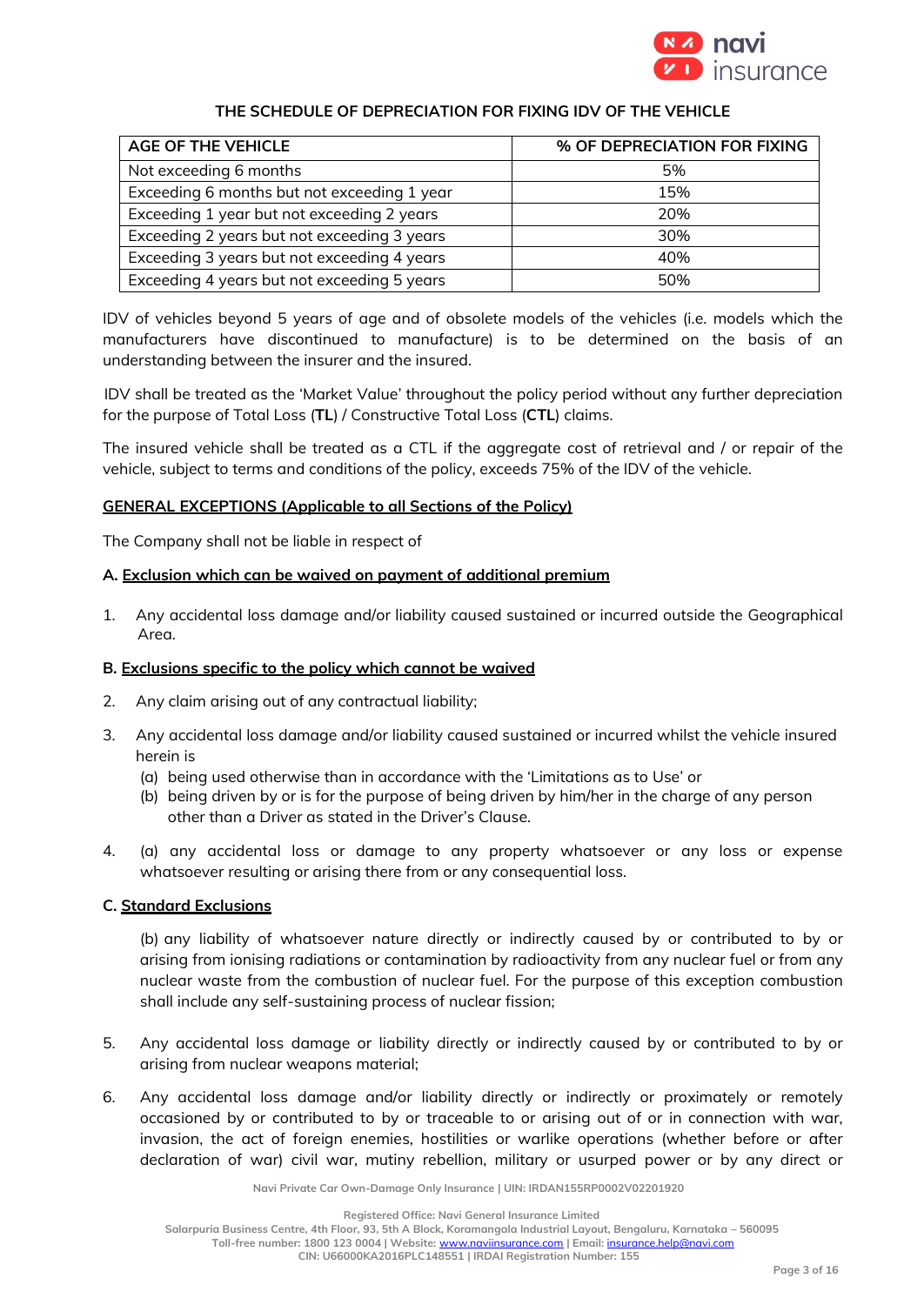

indirect consequence of any of the said occurrences and in the event of any claim hereunder the insured shall prove that the accidental loss damage and/or liability arose independently of and was in no way connected with or occasioned by or contributed to by or traceable to any of the said occurrences or any consequences thereof and in default of such proof, the Company shall not be liable to make any payment in respect of such a claim.

## **DEDUCTIBLE**

The Company shall not be liable for each and every claim under Section -1 (loss of or damage to the vehicle insured) of this Policy in respect of the deductible stated in the schedule.

## **CONDITIONS:**

This Policy and the Schedule shall be read together and any word or expression to which a specific meaning has been attached in any part of this policy or of the Schedule shall bear the same meaning wherever it may appear.

## **A. Conditions when a claim arises:**

- 1. Notice shall be given in writing to the Company immediately upon the occurrence of any accidental or loss or damage in the event of any claim and thereafter the insured shall give all such information and assistance as the Company shall require. Every letter claims writ summons and/or process or copy thereof shall be forwarded to the Company immediately on receipt by the insured. Notice shall also be given in writing to the Company immediately the insured shall have knowledge of any impending prosecution inquest or fatal inquiry in respect of any occurrence which may give rise to a claim under this Policy. In case of theft or other criminal act which may be the subject of a claim under this Policy the insured shall give immediate notice to the police and co-operate with the Company in securing the conviction of the offender.
- 2. No admission offer promise payment or indemnity shall be made or given by or on behalf of the insured without the written consent of the Company which shall be entitled if it so desires to take over and conduct in the name of the insured the defence or settlement of any claim or to prosecute in the name of the insured for its own benefit any claim for indemnity or damage or otherwise and shall have full discretion in the conduct of any proceedings or in the settlement of any claim and the insured shall give all such information and assistance as the Company may require.
- 3. The Company may at its own option repair reinstate or replace the vehicle or part thereof and/or its accessories or may pay in cash the amount of the loss or damage and the liability of the Company shall not exceed:
	- (a) for total loss / constructive total loss of the vehicle the Insured's Declared Value (IDV) of the vehicle (including accessories thereon) as specified in the Schedule less the value of the wreck.
	- (b) for partial losses, i.e. losses other than Total Loss/Constructive Total Loss of the vehicle actual and reasonable costs of repair and/or replacement of parts lost/damaged subject to depreciation as per limits specified.
- 4. If at the time of occurrence of an event that gives rise to any claim under this policy there is in existence any other insurance covering the same liability, the Company shall not be liable to pay or contribute more than its ratable proportion of any compensation, cost or expense.
- 5. If any dispute or difference shall arise as to the quantum to be paid under this policy (liability being otherwise admitted), such difference shall independent of all other questions be referred to the decision of a sole arbitrator to be appointed in writing by the parties to the dispute or if they

**Navi Private Car Own-Damage Only Insurance | UIN: IRDAN155RP0002V02201920**

**Registered Office: Navi General Insurance Limited**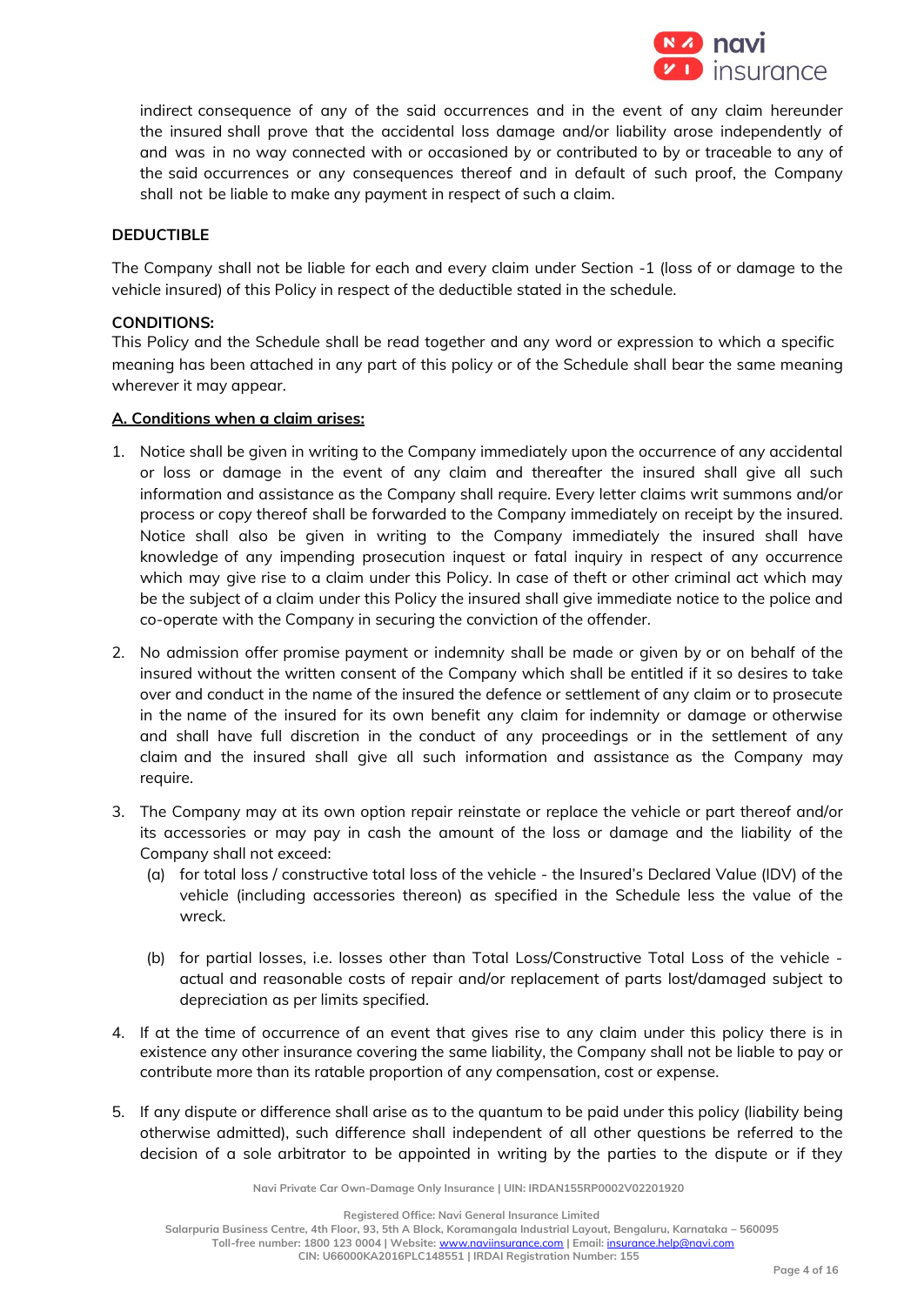

cannot agree upon a single arbitrator within 30 days of any party invoking Arbitration, the same shall be referred to a panel of three arbitrators comprising two arbitrators one to be appointed by each of the parties to the dispute / difference, and a third arbitrator to be appointed by such two arbitrators who shall act as the presiding arbitrator and Arbitration shall be conducted under and in accordance with the provisions of the Arbitration and Conciliation Act, 1996.

It is clearly agreed and understood that no difference or dispute shall be referable to Arbitration as hereinbefore provided, if the Company has disputed or not accepted liability under or in respect of this policy.

It is hereby expressly stipulated and declared that it shall be condition precedent to any right of action or suit upon this policy that the award by such arbitrator/ arbitrators of the amount of the loss or damage shall be first obtained.

It is also hereby further expressly agreed and declared that if the Company shall disclaim liability to the insured for any claim hereunder and such claim shall not, within twelve calendar months from the date of such disclaimer have been made the subject matter of a suit in a court of law, then the claim shall for all purposes be deemed to have been abandoned and shall not thereafter be recoverable hereunder.

## **B. Conditions applicable during the contract:**

- 6. The insured shall take all reasonable steps to safeguard the vehicle from loss or damage and to maintain it in efficient condition and the Company shall have at all times free and full access to examine the vehicle or any part thereof or any driver or employee of the insured. In the event of any accident or breakdown, the vehicle shall not be left unattended without proper precautions being taken to prevent further damage or loss and if the vehicle be driven before the necessary repairs are effected any extension of the damage or any further damage to the vehicle shall be entirely at the insured's own risk.
- 7. The Company may cancel the policy by sending fifteen days' notice by recorded delivery to the insured at insured's last known address on the grounds of misrepresentation, fraud, nondisclosure of material facts or non-cooperation. In the event of cancellation of this Policy on grounds of misrepresentation, fraud, non-disclosure of material facts, the policy shall stand cancelled ab-initio and there will be no refund of premium. In the event the policy is cancelled on the grounds of non- cooperation of the insured or insured has initiated cancellation of the policy subject to proof of insurance elsewhere at least for liability only cover and surrender of original certificate of insurance, then the premium shall be computed and retained in accordance with company's short period rate for the period the Policy has been in force provided no claim has occurred up to the date of cancellation. In the event a claim has occurred in which case there shall be no refund of premium. Return of the premium by the Company will be subject to retention of the minimum premium of Rs. 100/- (or Rs. 25/- in respect of vehicles specifically designed/modified for use by blind/handicapped/ mentally challenged persons). Where the ownership of the vehicle is transferred, the Policy cannot be cancelled unless evidence that the vehicle is insured elsewhere is produced.

| <b>PERIOD</b>                                 | % OF ANNUAL PREMIUM RATE |
|-----------------------------------------------|--------------------------|
| Not exceeding 1 month                         | 20%                      |
| Exceeding 1 month but not exceeding 2 months  | 30%                      |
| Exceeding 2 months but not exceeding 3 months | 40%                      |
| Exceeding 3 months but not exceeding 4 months | 50%                      |

#### **SHORT PERIOD SCALE (FOR RETENTION OF PREMIUM)**

**Navi Private Car Own-Damage Only Insurance | UIN: IRDAN155RP0002V02201920**

**Registered Office: Navi General Insurance Limited**

**Salarpuria Business Centre, 4th Floor, 93, 5th A Block, Koramangala Industrial Layout, Bengaluru, Karnataka – 560095**

**Toll-free number: 1800 123 0004 | Website:** [www.naviinsurance.com](http://www.naviinsurance.com/) **| Email:** [insurance.help@navi.com](mailto:insurance.help@navi.com)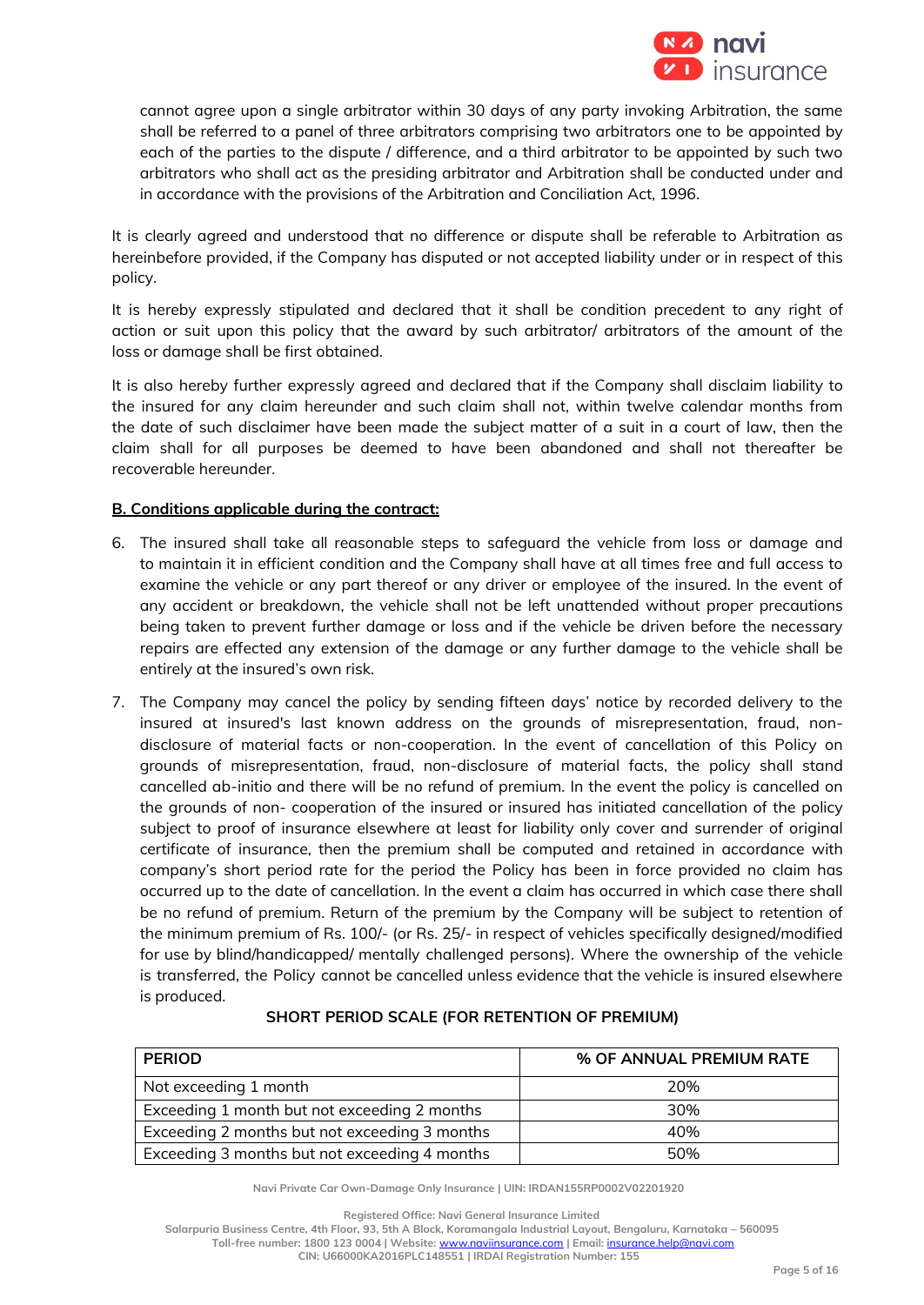

| Exceeding 4 months but not exceeding 5 months | 60%                       |
|-----------------------------------------------|---------------------------|
| Exceeding 5 months but not exceeding 6 months | 70%                       |
| Exceeding 6 months but not exceeding 7 months | 80%                       |
| Exceeding 7 months but not exceeding 8 months | 90%                       |
| Exceeding 8 months                            | Full annual premium/ rate |

8. In the event of the death of the sole insured, this policy will not immediately lapse but will remain valid for a period of three months from the date of the death of insured or until the expiry of this policy (whichever is earlier). During the said period, legal heir(s) of the insured to whom the custody and use of the Motor Vehicle passes may apply to have this Policy transferred to the name(s) of the heir(s) or obtain a new insurance policy for the Motor Vehicle.

Where such legal heir(s) desire(s) to apply for transfer of this policy or obtain a new policy for the vehicle such heir(s) should make an application to the Company accordingly within the aforesaid period. All such applications should be accompanied by: -

- a) Death Certificate in respect of the insured
- b) Proof of title to the vehicle
- c) Original Policy.

## **C. Conditions precedent to the Contract:**

9. The due observance and fulfillment of the terms, conditions and endorsement of this Policy in so far as they relate to anything to be done or complied with by the insured and the truth of the statements and answers in the said proposal shall be conditions precedent to any liability of the Company to make any payment under this Policy.

#### **ENDORSEMENTS:**

(Attached to and forming part of Policy)

#### **IMT.1. Extension of Geographical Area**

In consideration of the payment of an additional premium of Rs….it is hereby understood and agreed that notwithstanding anything contained in this Policy to the contrary the Geographical Area in this Policy shall from the.  $\ldots$  ... to the.  $\ldots$  ... (both days inclusive) be deemed to include

It is further specifically understood and agreed that such geographical extension excludes cover for damage to the vehicle insured / injury to its occupants / third party liability in respect of the vehicle insured during sea voyage / air passage for the purpose of ferrying the vehicle insured to the extended geographical area.

Subject otherwise to the terms exceptions conditions and limitations of this Policy.

#### **IMT.2. Agreed value clause**

#### **(Applicable only to Vintage Cars)**

It is hereby declared and agreed that in case of TOTAL LOSS/CONSTRUCTIVE TOTAL LOSS of the Vintage Car insured hereunder due to a peril insured against, the amount payable will be the Insured's Declared Value (IDV) of the vehicle as mentioned in the Policy without deduction of any depreciation.

It is further declared and agreed that in case of partial loss to the vehicle, depreciation on parts replaced will be as stated in Section I of the Policy.

**Navi Private Car Own-Damage Only Insurance | UIN: IRDAN155RP0002V02201920**

**Registered Office: Navi General Insurance Limited**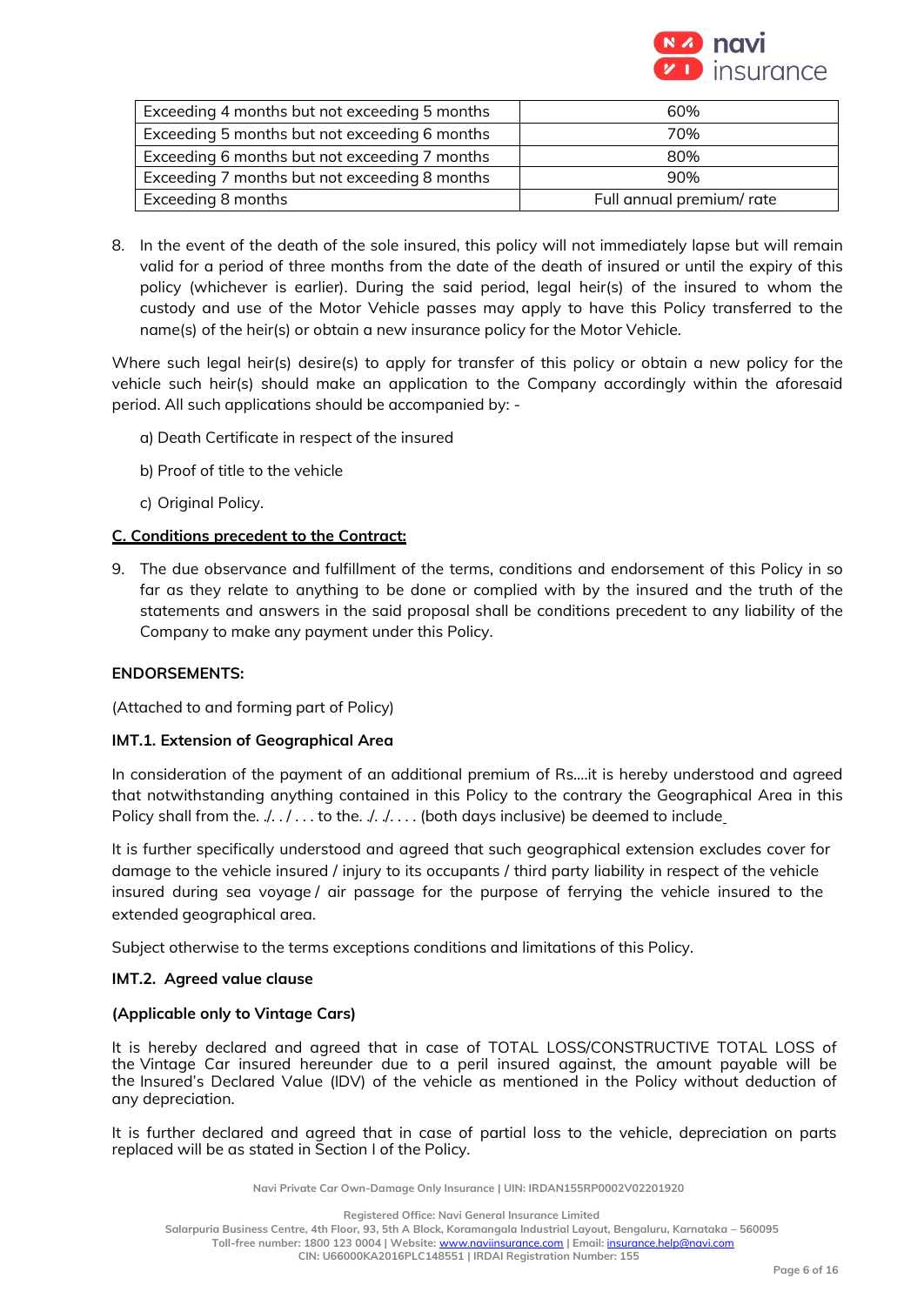

Subject otherwise to the terms exceptions conditions and limitations of this Policy.

## **IMT.3. Transfer of Interest**

It is hereby understood and agreed that as from …/…/……. the interest in the Policy is transferred to and vested in ……….... of………………. carrying on or engaged in the business or profession of ……………. who shall be deemed to be the Insured and whose proposal and declaration dated. /…/…. shall be deemed to be incorporated in and to be the basis of this contract.

Provided always that for the purpose of the No Claim Bonus, no period during which the interest in this Policy has been vested in any previous insured shall accrue to the benefit of ....

Subject otherwise to the terms exceptions conditions and limitations of this Policy.

## **IMT. 4. Change of vehicle**

It is hereby understood and agreed that as from …/…. / …... the vehicle bearing Registration Number …………. is deemed to be deleted from the Schedule of the Policy and the vehicle with details specified hereunder is deemed to be included therein-

| Regd. No. | Engine/<br><b>Chassis</b><br>No. | Make | $Type$ of<br><b>Body</b> | C.C. | Year of<br>Manufacture   Capacity | Seating<br>including | <b>IDV</b> |
|-----------|----------------------------------|------|--------------------------|------|-----------------------------------|----------------------|------------|
|           |                                  |      |                          |      |                                   |                      |            |

In consequence of this change, an extra / refund premium of Rs....... is charged/ allowed to the insured.

Subject otherwise to the terms exceptions conditions and limitations of this Policy.

## **IMT. 5. Hire purchase Agreement**

It is hereby understood and agreed that ………. (hereinafter referred to as the Owners) are the Owners of the vehicle insured and that the vehicle insured is subject of an Hire Purchase Agreement made between the Owners on the one part and the insured on the other part and it is further understood and agreed that the Owners are interested in any monies which but for this Endorsement would be payable to the insured under this policy in respect of such loss or damage to the vehicle insured as cannot be made good by repair and / or replacement of parts and such monies shall be paid to the Owners as long as they are the Owners of the vehicle insured and their receipt shall be a full and final discharge to the insurer in respect of such loss or damage.

It is further declared and agreed that for the purpose of the Personal Accident Cover for the ownerdriver granted under this policy, the insured named in the policy will continue to be deemed as the owner-driver subject to compliance of provisions of the policy relating to this cover.

Save as by this Endorsement expressly agreed nothing herein shall modify or affect the rights and liabilities of the insured or the insurer respectively under or about this Policy.

Subject otherwise to the terms exceptions conditions and limitations of this policy.

#### **IMT.6. Lease Agreement**

It is hereby understood and agreed that ……………… (hereinafter referred to as the Lessors) are the Owners of the vehicle insured and that the vehicle insured is the subject of a Lease Agreement made between the Lessor on the one part and the insured on the other part and it is further understood and agreed that the Lessors are interested in any monies which but for this Endorsement would be

**Navi Private Car Own-Damage Only Insurance | UIN: IRDAN155RP0002V02201920**

**Registered Office: Navi General Insurance Limited**

**Toll-free number: 1800 123 0004 | Website:** [www.naviinsurance.com](http://www.naviinsurance.com/) **| Email:** [insurance.help@navi.com](mailto:insurance.help@navi.com)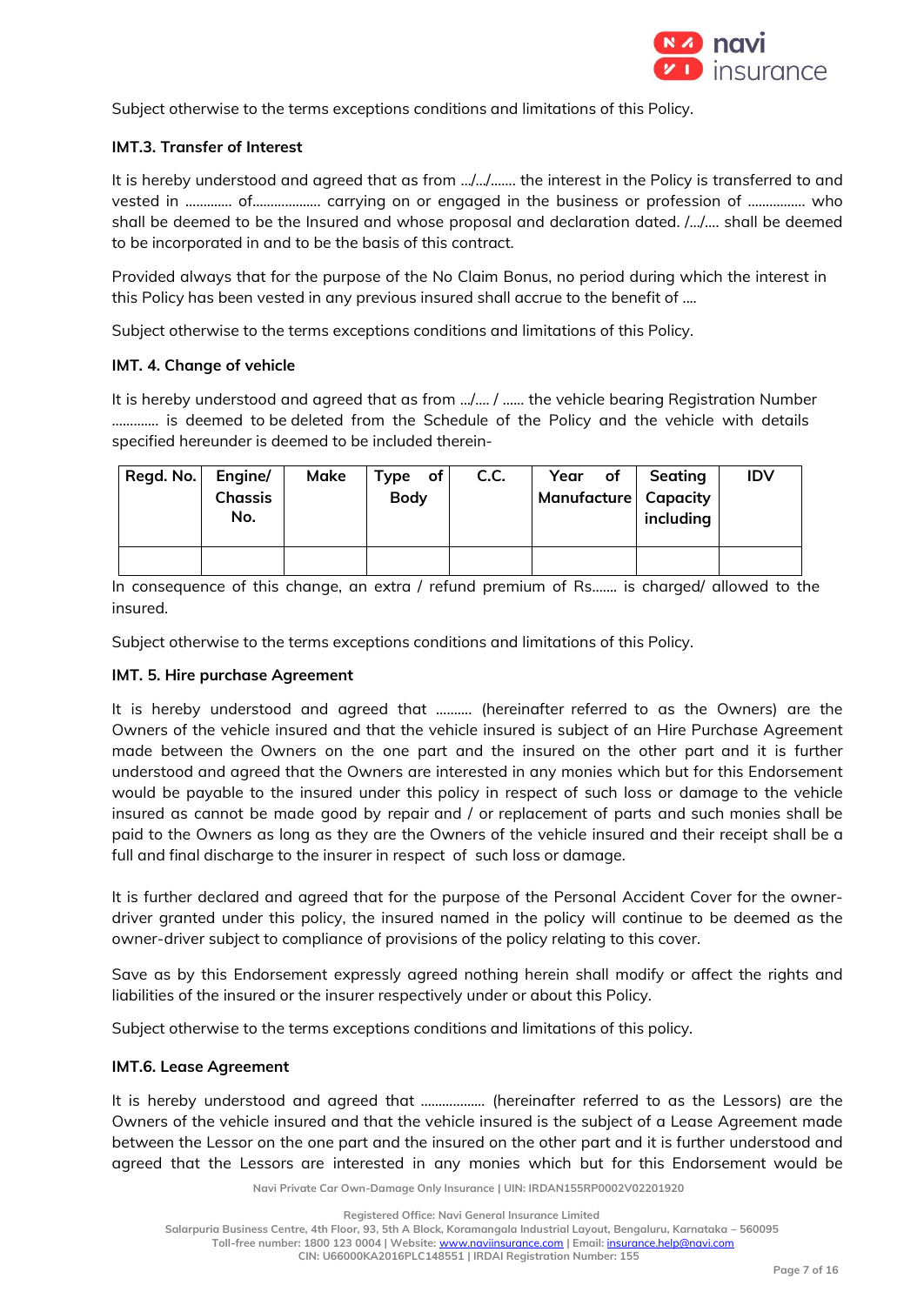

payable to the insured under this policy in respect of such loss or damage to the vehicle insured as cannot be made good by repair and / or replacement of parts and such monies shall be paid to the Lessors as long as they are the Owners of the vehicle insured and their receipt shall be a full and final discharge to the insurer in respect of such loss or damage. It is also understood and agreed that notwithstanding any provision in the Leasing Agreement to the contrary, this policy is issued to the insured namely …………. as the principal party and not as agent or trustee and nothing herein contained shall be construed as constituting the insured an agent or trustee for the Lessors or as an assignment (whether legal or equitable) by the insured to the Lessors, of his rights benefits and claims under this policy and further nothing herein shall be construed as creating or vesting any right in the Owner/Lessor to sue the insurer in any capacity whatsoever for any alleged breach of its obligations hereunder.

It is further declared and agreed that for the purpose of the Personal Accident Cover for the ownerdriver granted under this policy, the insured named in the policy will continue to be deemed as the owner-driver subject to compliance of provisions of the policy relating to this cover.

Save as by this Endorsement expressly agreed nothing herein shall modify or affect the rights and liabilities of the insured or the insurer respectively under or in connection with this Policy.

Subject otherwise to the terms exceptions conditions and limitations of this policy.

## **IMT.7. Vehicles subject to Hypothecation Agreement**

It is hereby declared and agreed that the vehicle insured is pledged to / hypothecated with

………………. (hereinafter referred to as the "Pledgee") and it is further understood and agreed that the Pledgee is interested in any monies which but for this Endorsement would be payable to the insured under this policy in respect of such loss or damage to the vehicle insured as cannot be made good by repair and / or replacement of parts and such monies shall be paid to the Pledgee as long as they are the Pledgee of the vehicle insured and their receipt shall be a full and final discharge to the insurer in respect of such loss or damage.

It is further declared and agreed that for the purpose of the Personal Accident Cover for the ownerdriver granted under this policy, the insured named in the policy will continue to be deemed as the owner-driver subject to compliance of provisions of the policy relating to this cover.

Save as by this Endorsement expressly agreed that nothing herein shall modify or affect the rights or liabilities of the Insured or the Insurer respectively under or in connection with this Policy or any term, provision or condition thereof.

Subject otherwise to the terms exceptions conditions and limitations of this policy.

#### **IMT. 8. Discount for Membership of Recognised Automobile Associations**

It is hereby understood and agreed that in consideration of insured's membership of ……………… a discount in premium of Rs. ………. is allowed to the insured hereunder from …. /…../…...

It is further understood and agreed that if the insured ceases to be a member of the above- mentioned association during the currency of this Policy the insured shall immediately notify the insurer accordingly and refund to the insurer a proportionate amount of the discount allowed on this account for the unexpired period of the cover.

Subject otherwise to the terms exceptions conditions and limitations of the policy.

## **IMT.9. Discount for Vintage cars**

It is hereby understood and agreed that in consideration of the insured car having been certified as a

**Navi Private Car Own-Damage Only Insurance | UIN: IRDAN155RP0002V02201920**

**Registered Office: Navi General Insurance Limited**

**Salarpuria Business Centre, 4th Floor, 93, 5th A Block, Koramangala Industrial Layout, Bengaluru, Karnataka – 560095**

**Toll-free number: 1800 123 0004 | Website:** [www.naviinsurance.com](http://www.naviinsurance.com/) **| Email:** [insurance.help@navi.com](mailto:insurance.help@navi.com)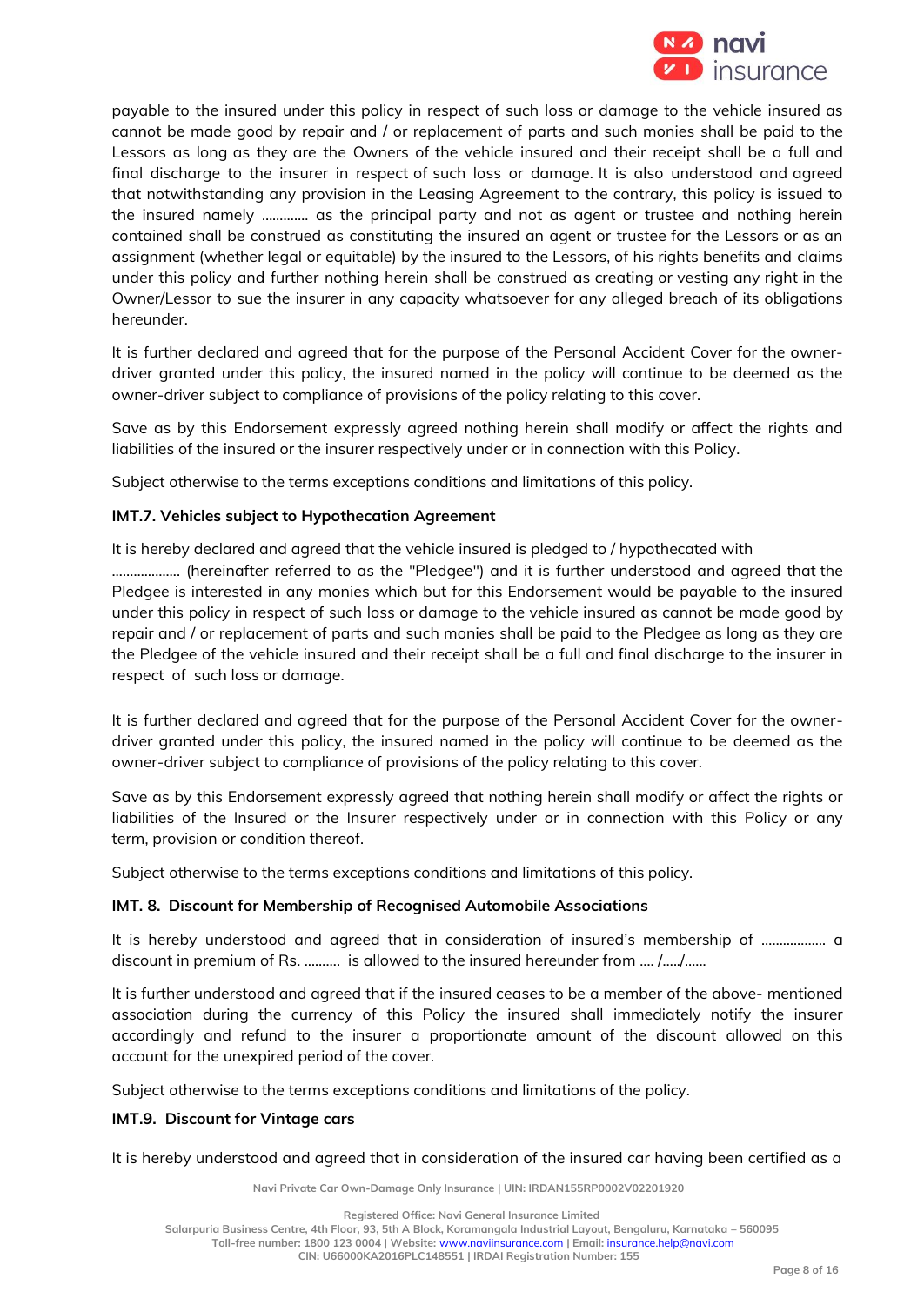

**Vintage Car by the Vintage and Classic Car Club of India**, a discount of Rs. ………. is allowed to the insured from …. /…../……

Subject otherwise to the terms exceptions conditions and limitations of the policy

## **IMT.10. Installation of Anti-Theft Device**

In consideration of certification by ...................... that an Anti-Theft device approved by Automobile Research Association of India (ARAI), Pune has been installed in the vehicle insured herein a premium discount of Rs……… is hereby allowed to the insured.

It is hereby understood and agreed that the insured shall ensure at all times that this Anti-theft device installed in the vehicle insured is maintained in efficient condition till the expiry of this policy.

Subject otherwise to the terms, exceptions, conditions and limitations of the policy

## **IMT. 11.A. Vehicles Laid Up (Lay-up period declared)**

Notwithstanding anything to the contrary contained herein it is hereby understood and agreed that from …/ …/…... to…/ …. /….. the vehicle insured is laid up in garage and not in use and during this period all liability of the insurer under this policy in respect of the vehicle insured is suspended SAVE ONLY IN RESPECT OF LOSS OR DAMAGE TO THE SAID VEHICLE CAUSED BY FIRE EXPLOSION SELF-IGNITION OR LIGHTNING OR BURGLARY, HOUSEBREAKING, THEFT OR RIOT STRIKE MALICIOUS DAMAGE TERRORISM OR STORM TEMPEST FLOOD INUNDATION OR EARTHQUAKE PERILS, in consideration whereof

- a) the insurer will deduct from the next renewal premium the sum of Rs……… and the No Claim Bonus (if any) shall be calculated on the next renewal premium after deduction of such sum.
- b) the period of insurance by this policy is extended to.…. /…../……. in view of the payment of an additional premium of Rs ……….

Subject otherwise to the terms exceptions conditions and limitations of this policy.

#### **IMT. 11. B. Vehicles Laid Up (Lay-up period not declared)**

Notwithstanding anything to the contrary contained herein it is hereby understood and agreed that as from …. / ….. /….. the vehicle no. ………… insured hereunder is laid up in garage and not in use and liability of the insurer under this policy in respect of the said vehicle is suspended SAVE ONLY IN RESPECT OF LOSS OR DAMAGE TO THE SAID VEHICLE CAUSED BY FIRE EXPLOSION SELF-IGNITION OR LIGHTNING OR BURGLARY, HOUSEBREAKING, THEFT OR RIOT STRIKE MALICIOUS DAMAGE TERRORISM OR STORM TEMPEST FLOOD INUNDATION OR EARTHQUAKE PERILS

Subject otherwise to the terms exceptions conditions and limitations of this Policy.

#### **IMT. 11(C). Termination of the Undeclared Period of Vehicle Laid Up**

It is hereby understood and agreed that the insurance by this Policy in respect of vehicle no. .......... insured hereunder is reinstated in full of ……. /……/…… and the Endorsement IMT 11(B) attaching to this policy shall be deemed to be cancelled. It is further agreed that in consideration of the period during which the vehicle no. ....................... has been out of use

- a) The insurer will deduct from the next renewal premium the sum of Rs……… and the No Claim Bonus (if any) shall be calculated on the next renewal premium after deduction of such sum.
- b) The period of insurance by this policy is extended to..... /...../....... in view of the payment of an additional premium of Rs ……….

**Navi Private Car Own-Damage Only Insurance | UIN: IRDAN155RP0002V02201920**

**Registered Office: Navi General Insurance Limited**

**Salarpuria Business Centre, 4th Floor, 93, 5th A Block, Koramangala Industrial Layout, Bengaluru, Karnataka – 560095 Toll-free number: 1800 123 0004 | Website:** [www.naviinsurance.com](http://www.naviinsurance.com/) **| Email:** [insurance.help@navi.com](mailto:insurance.help@navi.com)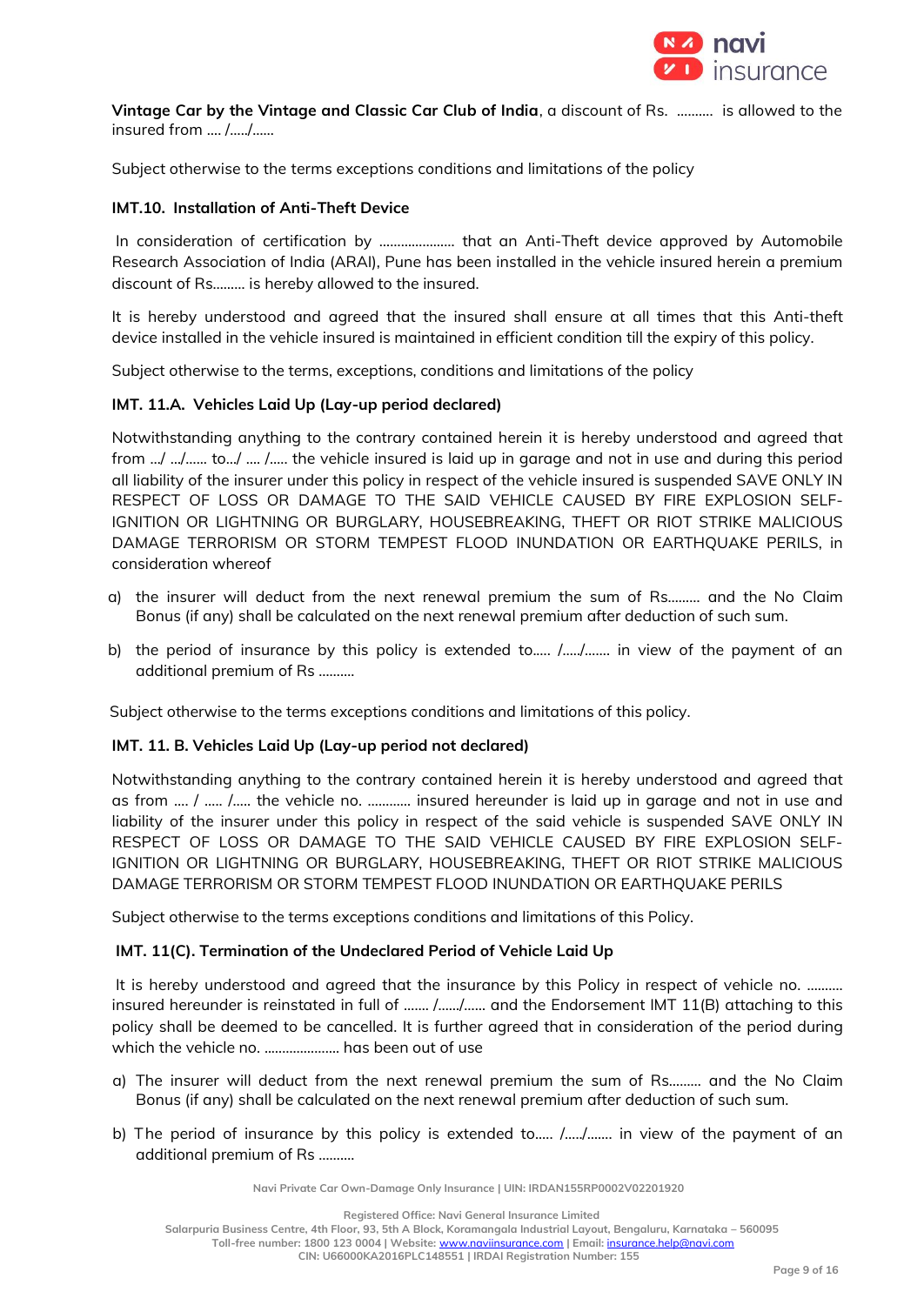

Subject otherwise to the terms exceptions conditions and limitations of this policy.

## **IMT.12. Discount for Specially designed/modified vehicles for the blind, handicapped and mentally challenged persons.**

Notwithstanding anything to the contrary contained in the policy it is hereby understood and agreed that the vehicle insured being specially designed /modified for use of blind, handicapped and mentally challenged persons and suitable endorsement to this effect having been incorporated in the Registration Book by the Registering Authority, a discount of 50% on the Own Damage premium for the vehicle insured is hereby allowed to the insured.

Subject otherwise to the terms exceptions conditions and limitations of the policy.

## **IMT.13. Use of Vehicle within Insured's Own Premises**

It is hereby understood and agreed that the Company shall not be liable in respect of the vehicle insured while the vehicle is being used elsewhere than in the Insured's premises except where the vehicle is specifically required for a mission to fight a fire.

For the purposes of this endorsement "Use confined to own premises" shall mean use only on Insured's premises to which public have no general right of access.

## **IMT.19. Cover for vehicles Imported without Custom Duty**

Notwithstanding anything to the contrary contained in this policy it is hereby understood and agreed that in the event of loss or damage to the vehicle insured and/or its accessories necessitating the supply of a part not obtainable from stocks held in the country in which the vehicle insured is held for repair or in the event of the insurer exercising the option under condition 4, to pay in cash the amount of the loss or damage the liability of the insurer in respect of any such part shall be limited to :-

(a) (i) the price quoted in the latest catalogue or the price list issued by the Manufacturer or his Agent for the country in which the vehicle insured is held for repair less depreciation applicable; OR

(ii) if no such catalogue or price list exists the price list obtaining at the Manufacturer's Works plus the reasonable cost of transport otherwise than by air to the country in which the vehicle insured is held for repair and the amount of the relative import duty less depreciation applicable under the Policy; and

(b) the reasonable cost of fitting such parts.

Subject otherwise to the terms conditions limitations and exceptions of this Policy.

#### **IMT.22. Compulsory Deductible**

Notwithstanding anything to the contrary contained in the policy it is hereby understood and agreed that the insured shall bear under Section 1 of the policy in respect of each and every event (including event giving rise to a total loss/constructive total loss) the first Rs.... (or any less expenditure which may be incurred) of any expenditure for which provision has been made under this policy and/or of any expenditure by the insurer in the exercise of his discretion under Condition no 4 of this policy.

If the expenditure incurred by the insurer shall include any amount for which the insured is responsible hereunder such amount shall be repaid by the insured to the insurer forthwith.

For the purpose of this Endorsement the expression "event" shall mean an event or series of events arising out of one cause in connection with the vehicle insured in respect of which indemnity is provided under this policy.

**Navi Private Car Own-Damage Only Insurance | UIN: IRDAN155RP0002V02201920**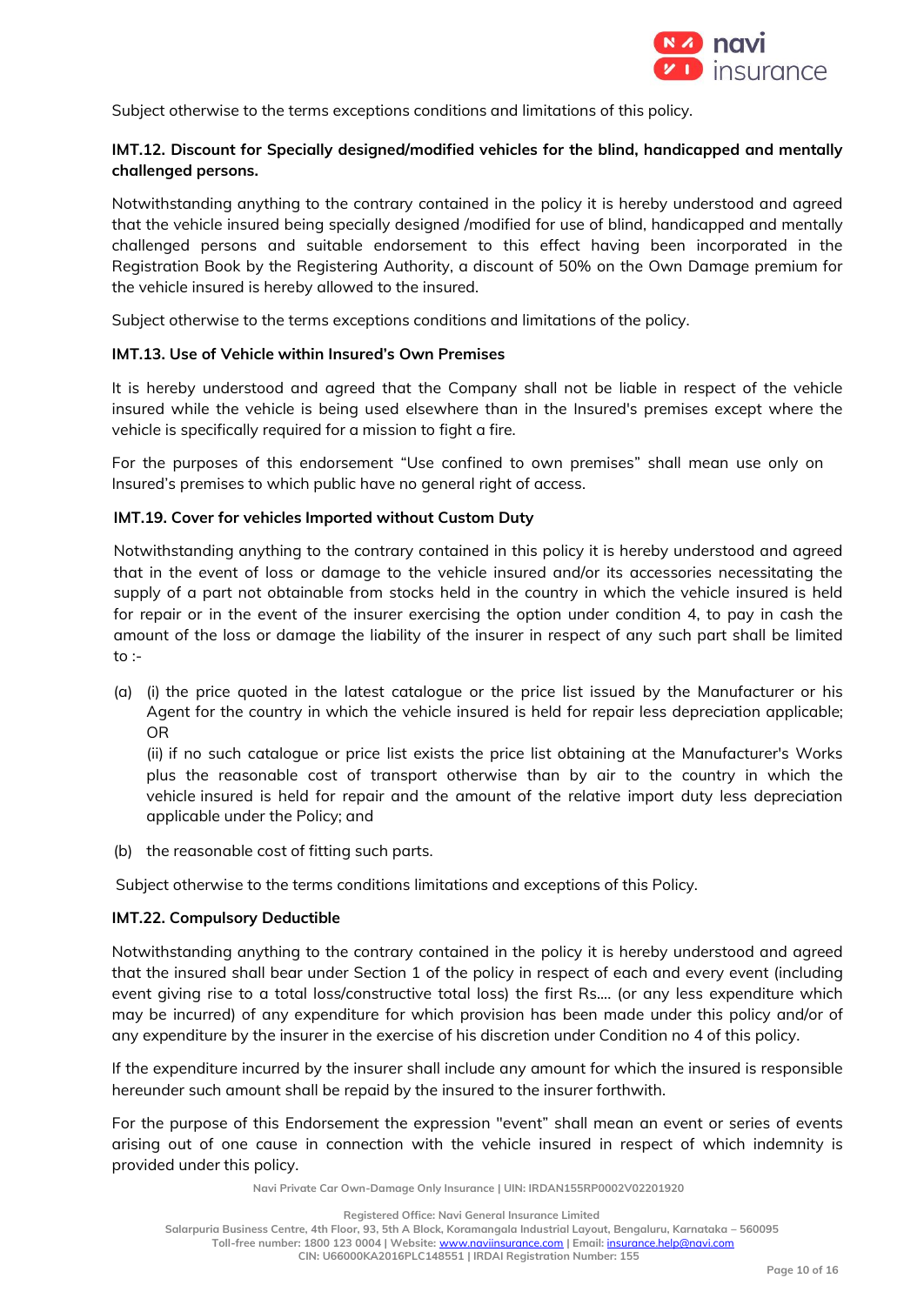

Subject otherwise to the terms conditions limitations and exceptions of this Policy.

## **IMT.22A. Voluntary Deductible**

It is by declared and agreed that the insured having opted a voluntary deductible of Rs. ………… a reduction in premium of Rs. ……. under Section 1 of the policy is hereby allowed.

In consideration of the above, it is hereby understood and agreed that the insured shall bear under Section 1 of the policy in respect of each and every event (including event giving rise to a total loss/constructive total loss) the first Rs.……. (or any less expenditure which may be incurred) of any expenditure for which provision has been made under this policy and/or of any expenditure by the insurer in the exercise of his discretion under Condition no …. of this policy.

If the expenditure incurred by the insurer shall include any amount for which the insured is responsible hereunder such amount shall be repaid by the insured to the insurer forthwith.

For the purpose of this Endorsement the expression "event" shall mean an event or series of events arising out of one cause in connection with the vehicle insured in respect of which indemnity is provided under this policy.

Subject otherwise to the terms conditions limitations and exceptions of this Policy.

## **IMT.24. Electrical/Electronic fittings**

In consideration of the payment of additional premium of Rs………, notwithstanding anything to the contrary contained in the policy it is hereby understood and agreed that the insurer will indemnify the insured against loss of or damage to such electrical and/or electronic fitting(s) as specified in the schedule whilst it/these is/are fitted in or on the vehicle insured where such loss or damage is occasioned by any of the perils mentioned in Section.1 of the policy.

The insurer shall, however, not be liable for loss of or damage to such fitting(s) caused by/as a result of mechanical or electrical breakdown.

Provided always that the liability of the insurer hereunder shall not exceed the Insured's Declared Value (IDV) of the item.

Subject otherwise to the terms conditions limitations and exceptions of this Policy.

## **IMT.25. CNG/LPG kit in BI fuel system**

In consideration of the payment of premium of Rs…………… notwithstanding anything to the contrary contained in the policy it is hereby understood and agreed that the insurer will indemnify the insured in terms conditions limitations and exceptions of Section 1 of the policy against loss and/or damage to the CNG/LPG kit fitted in the vehicle insured arising from an accidental loss or damage to the vehicle insured, subject to the limit of the Insured's Declared Value of the CNG/LPG kit specified in the Schedule of the policy.

Subject otherwise to the terms conditions limitations and exceptions of this Policy.

## **IMT.26. Fire and/or Theft risk only**

Notwithstanding anything to the contrary contained in the policy it is hereby understood and agreed that Section II of the Policy is deemed to be cancelled and under Section I thereof the insurer shall only be liable to indemnify the insured against loss or damage by fire explosion self-ignition lightning and/or burglary housebreaking theft and riot strike malicious damage terrorism storm tempest flood inundation and earthquake perils whilst the vehicle is laid up in garage and not in use.

Subject otherwise to the terms conditions limitations and exceptions of this Policy.

**Navi Private Car Own-Damage Only Insurance | UIN: IRDAN155RP0002V02201920**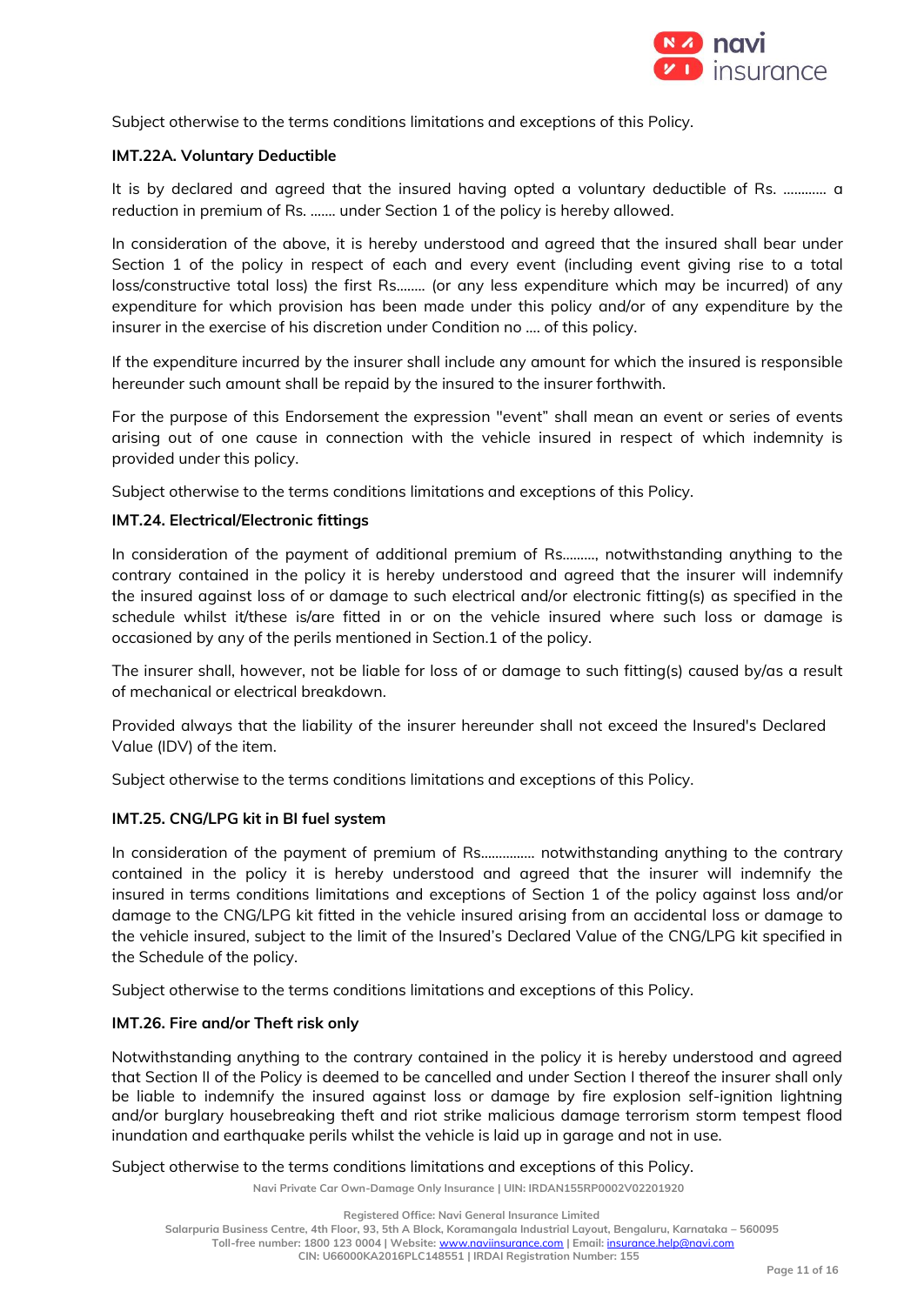

## **IMT. 30. Trailers**

In consideration of the payment of an additional premium it is hereby understood and agreed that the indemnity granted by this policy shall extend to apply to the Trailer (Registration No.......)"

#### **Provided always that**

- a. the IDV of such Trailer shall be deemed not to exceed ………
- b. the term "Trailer" shall not include its contents, or anything contained thereon.
- c. such indemnity shall not apply in respect of death or bodily injury to any person being conveyed by the said Trailer otherwise than by reason of or in pursuance of a contract of employment.

Subject otherwise to the terms, conditions limitations and exceptions of this Policy.

#### **IMT.31. Reliability Trials and Rallies**

In consideration of the payment of an additional premium it is hereby understood and agreed that in the indemnity granted by this Policy is extended to apply whilst the vehicle insured is engaged in ………………………………..………. to be held at ………………… on or about the date of. /……../……. under the auspices of …………………………….………….

## **Provided that –**

- (a) No indemnity shall be granted by this Endorsement to ……………………………….
- (b) This Policy does not cover use for organized racing, pace making, or speed testing.
- (c) During the course of the ………. , the Company shall not be liable in respect of death of or bodily injury to any person being carried in or upon or entering or getting on to or alighting from the vehicle insured at the time of the occurrence of the event out of which any claim arises.

Provided that if the Company shall make any payment in exercise of its discretion under condition No. 3 of the Policy in settlement of any claim and such payment includes the amount for which the Insured is responsible by reason of this Endorsement the Insured shall repay to the Company forthwith the amount for which the insured is so responsible.

For the purpose of this Endorsement the expression "claim" shall mean a claim or series of claims arising out of one event.

Subject otherwise to the terms, conditions limitations and exceptions of this Policy.

#### **GRIEVANCE REDRESSAL PROCEDURE**

At Navi General Insurance, we want your relationship with insurance to soar beyond what you've experienced yet. To understand, appreciate, and enjoy insurance—we're here for you. You can connect with us on the following channels.

- a. Call us on our Toll Free 1800 123 0004 for any queries that you may have!
- b. Email your queries to insurance.help@navi.com.
- c. For Senior Citizens, we have a special cell and our Senior Citizen Customers can email us at [seniorcare@navi.com](mailto:seniorcare@navi.com)</u> for priority resolution.
- d. Visit our website www.naviinsurance.com to register & track your queries.

**Navi Private Car Own-Damage Only Insurance | UIN: IRDAN155RP0002V02201920**

**Registered Office: Navi General Insurance Limited**

**Salarpuria Business Centre, 4th Floor, 93, 5th A Block, Koramangala Industrial Layout, Bengaluru, Karnataka – 560095**

**Toll-free number: 1800 123 0004 | Website:** [www.naviinsurance.com](http://www.naviinsurance.com/) **| Email:** [insurance.help@navi.com](mailto:insurance.help@navi.com)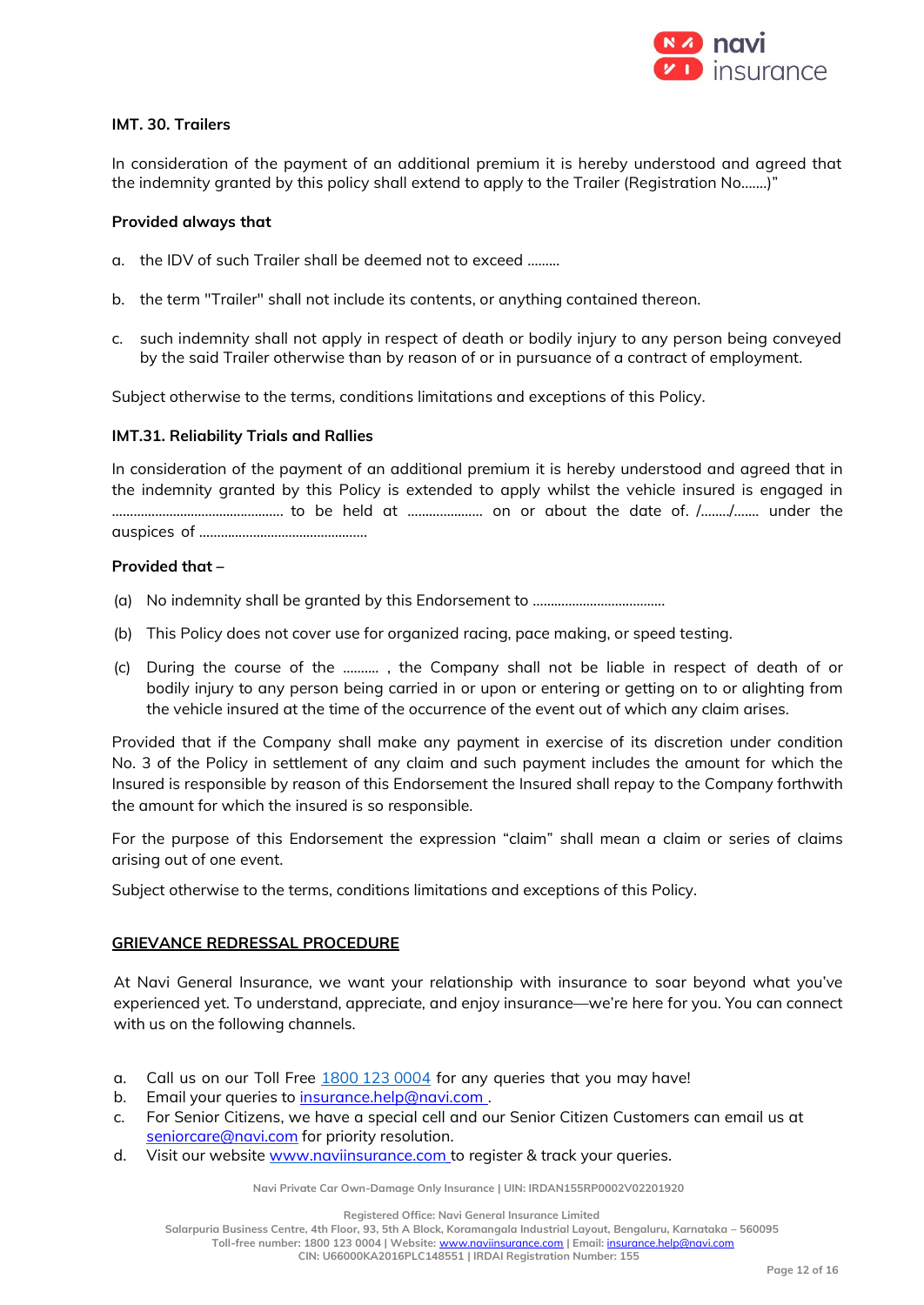

- e. Please walk into any of our branches or partner locations.
- f. You can also dispatch your letters to us at: **Navi General Insurance Limited** Corporate Office: Salarpuria Business Centre, 4th B Cross Road, 5th Block, Koramangala Industrial Layout, Bengaluru, Karnataka – 560095

We request you to please mention your complete details: Full Name, Policy Number and Contact Details in all your communications, to enable our customer experience expert to connect with you and provide you with the quickest possible solution.

We'll make sure to acknowledge your service request within 3 working days—and try and resolve it to your satisfaction within 15 working days. That's a promise!

## **Escalation**

**Level 1:** While we attempt to give you best-in-class and prompt resolution for any concerns sometimes it may not be perfect. If you felt that you weren't offered a perfect resolution, please feel free to share your feedback to our Customer Experience team at [Manager.CustomerExperience@navi.com.](mailto:Manager.CustomerExperience@navi.com)

Level 2: If you still are not happy about the resolution provided, then you may please write to our Head Customer Experience and Redressal Manager at [Head.CustomerExperience@navi.com](mailto:Head.CustomerExperience@navi.com)**.**

**Level 3:** If you are not happy with the resolution, you may approach IRDAI by calling on the Toll-Free no. 155255 (or) 1800 4254 732. You can also register an online complaint on the website [http://igms.irda.gov.in.](http://igms.irda.gov.in/)

If your concern remains unresolved till one month from the date of registering your complaint, you may please approach the Insurance Ombudsman for redressal. To know who your Insurance Ombudsman is, simply refer to the Ombudsman list overleaf.

Contact details of Insurance Ombudsman are available at our website [www.naviinsurance.com](http://www.naviinsurance.com/)

OMBUDSMAN AND ADDRESSES: Refer the below link:<http://ecoi.co.in/ombudsman.html>

## **NAMES OF OMBUDSMAN AND ADDRESSES OF OMBUDSMAN CENTRES**

| <b>S. No.</b> | <b>Contact Details</b>                 | Jurisdiction of Office                    |
|---------------|----------------------------------------|-------------------------------------------|
|               | <b>AHMEDABAD</b>                       |                                           |
|               | Office of the Insurance Ombudsman,     | State of Gujarat and Union Territories of |
|               | Jeevan Prakash Building, 6th Floor,    | Dadra & Nagar Haveli and Daman and Diu    |
|               | Tilak Marg, Relief Road,               |                                           |
|               | Ahmedabad - 380 001.                   |                                           |
|               | Tel.: 079 - 25501201/02/05/06          |                                           |
|               | Email: bimalokpal.ahmedabad@ecoi.co.in |                                           |

**Navi Private Car Own-Damage Only Insurance | UIN: IRDAN155RP0002V02201920**

**Registered Office: Navi General Insurance Limited**

**Salarpuria Business Centre, 4th Floor, 93, 5th A Block, Koramangala Industrial Layout, Bengaluru, Karnataka – 560095 Toll-free number: 1800 123 0004 | Website:** [www.naviinsurance.com](http://www.naviinsurance.com/) **| Email:** [insurance.help@navi.com](mailto:insurance.help@navi.com)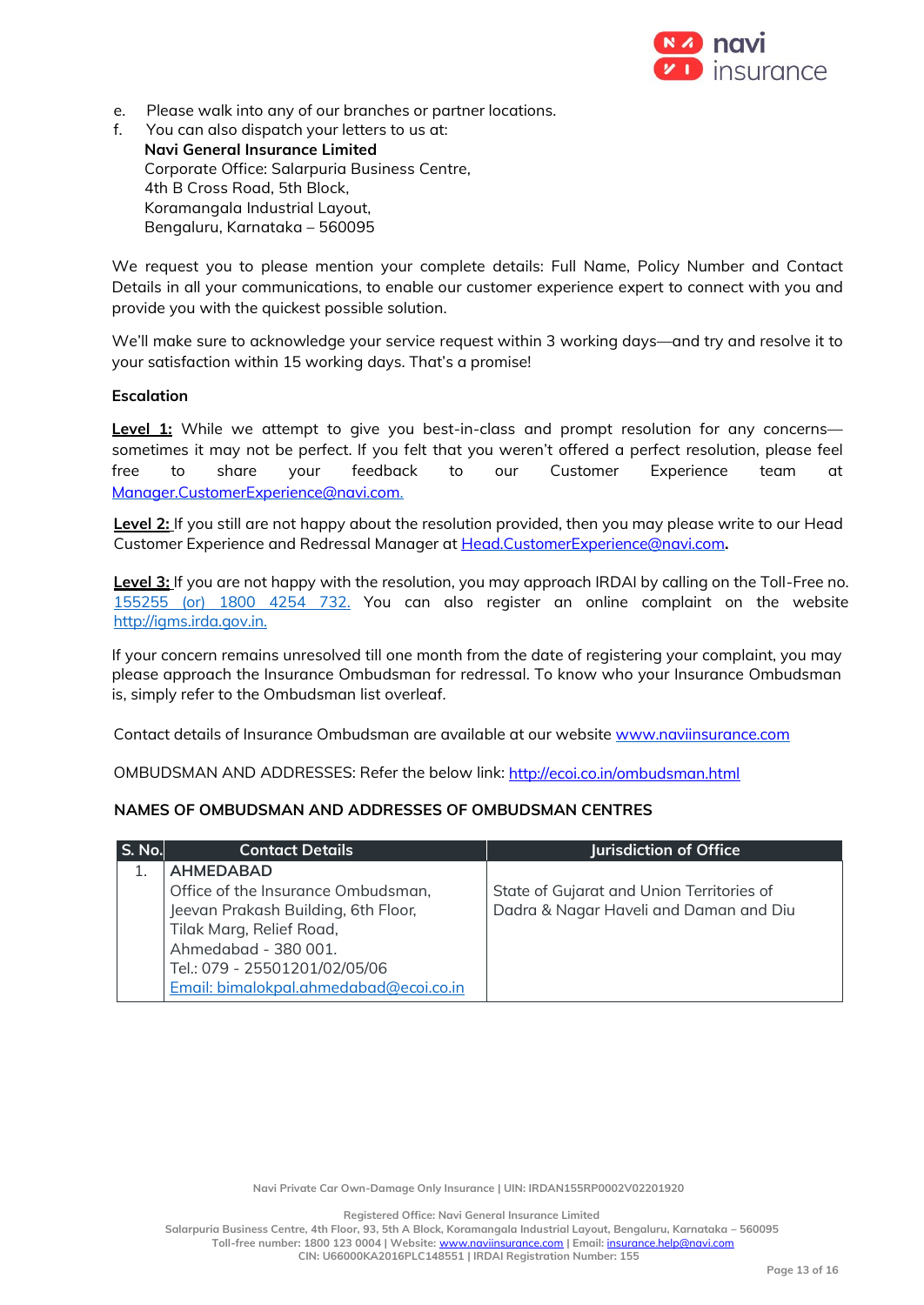

| 2. | <b>BENGALURU</b><br>Office of the Insurance Ombudsman,<br>Jeevan Soudha Building,<br>PID No. 57-27-N-19,<br>Ground Floor, 19/19, 24th Main Road,<br>JP Nagar, 1st Phase,<br>Bengaluru - 560 078.<br>Tel.: 080 - 26652048 / 26652049<br>Email: bimalokpal.bengaluru@ecoi.co.in | Karnataka                                                                                                                          |
|----|-------------------------------------------------------------------------------------------------------------------------------------------------------------------------------------------------------------------------------------------------------------------------------|------------------------------------------------------------------------------------------------------------------------------------|
| 3. | <b>BHOPAL</b><br>Office of the Insurance Ombudsman,<br>Janak Vihar Complex, 2nd Floor,<br>6, Malviya Nagar, Opp. Airtel Office,<br>Near New Market, Bhopal - 462 003.<br>Tel.: 0755 - 2769201 / 2769202<br>Fax: 0755 - 2769203<br>Email: bimalokpal.bhopal@ecoi.co.in         | States of Madhya Pradesh and Chattisgarh                                                                                           |
| 4. | <b>BHUBANESHWAR</b><br>Officeof the Insurance Ombudsman,<br>62, Forest Park, Bhubneshwar - 751 009.<br>Tel.: 0674 - 2596461 / 2596455<br>Fax: 0674 - 2596429<br>Email: bimalokpal.bhubaneswar@ecoi.co.in                                                                      | State of Orissa                                                                                                                    |
| 5. | <b>CHANDIGARH</b><br>Office of the Insurance Ombudsman,<br>S.C.O. No. 101, 102 & 103, 2nd Floor,<br>Batra Building, Sector 17 - D,<br>Chandigarh - 160 017.<br>Tel.: 0172 - 2706196 / 2706468<br>Fax: 0172 - 2708274<br>Email: bimalokpal.chandigarh@ecoi.co.in               | States of Punjab, Haryana, Himachal Pradesh,<br>Jammu & Kashmir and Union territory of<br>Chandigarh                               |
| 6. | <b>CHENNAI</b><br>Office of the Insurance Ombudsman,<br>Fatima Akhtar Court, 4th Floor, 453,<br>Anna Salai, Teynampet,<br>Chennai - 600 018.<br>Tel.: 044 - 24333668 / 24335284<br>Fax: 044 - 24333664<br>Email: bimalokpal.chennai@ecoi.co.in                                | State of Tamil Nadu and Union Territories -<br>Pondicherry Town and Karaikal (which are part of<br>Union Territory of Pondicherry) |
| 7. | <b>DELHI</b><br>Office of the Insurance Ombudsman,<br>2/2 A, Universal Insurance Building,<br>Asaf Ali Road, New Delhi - 110 002.<br>Tel.: 011 - 23232481 / 23213504<br>Fax: 011 - 23230858<br>Email: bimalokpal.delhi@ecoi.co.in                                             | State of Delhi                                                                                                                     |

**Navi Private Car Own-Damage Only Insurance | UIN: IRDAN155RP0002V02201920**

**Registered Office: Navi General Insurance Limited**

**Salarpuria Business Centre, 4th Floor, 93, 5th A Block, Koramangala Industrial Layout, Bengaluru, Karnataka – 560095 Toll-free number: 1800 123 0004 | Website:** [www.naviinsurance.com](http://www.naviinsurance.com/) **| Email:** [insurance.help@navi.com](mailto:insurance.help@navi.com)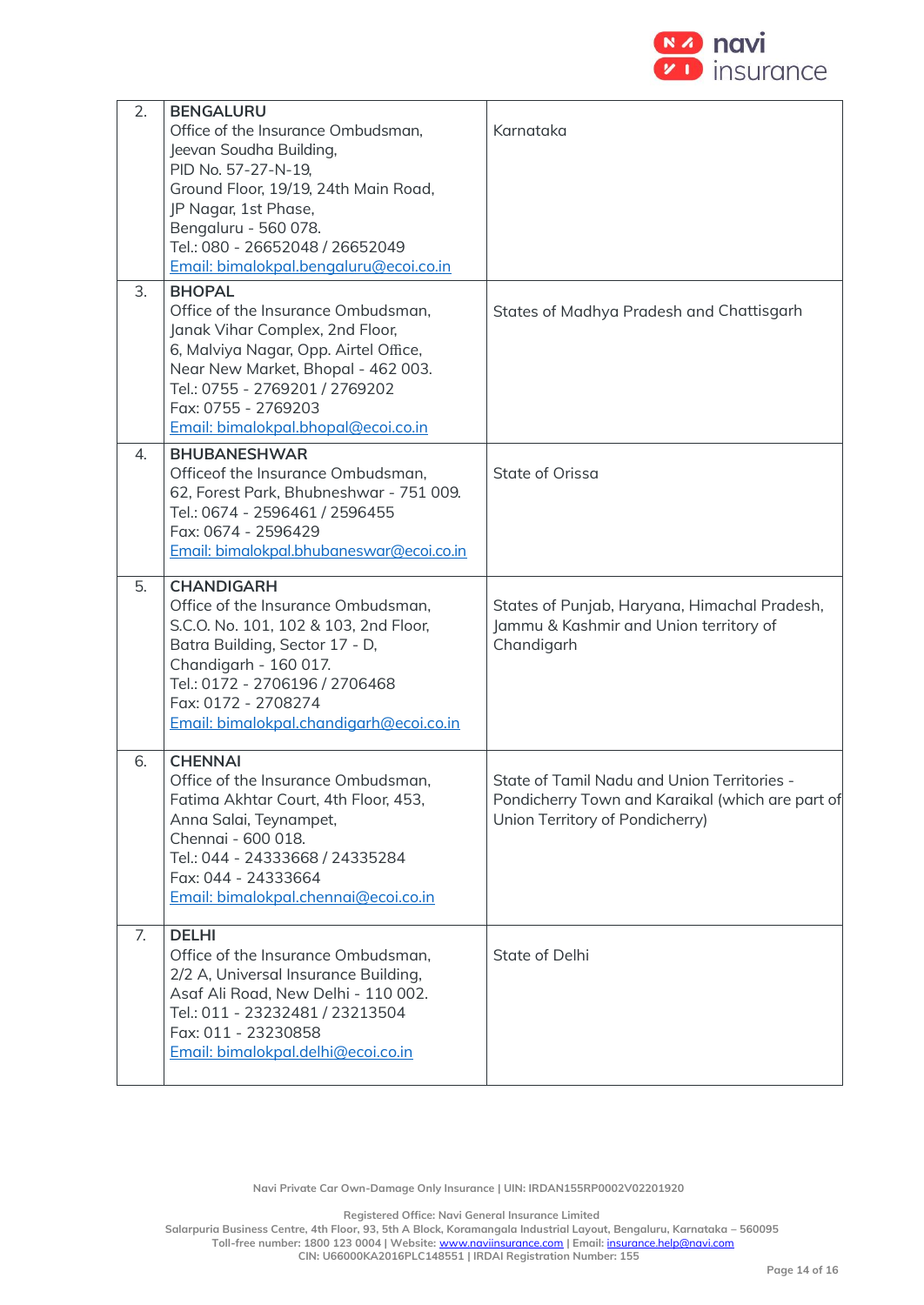

| 8.  | <b>GUWAHATI</b><br>Office of the Insurance Ombudsman,<br>Jeevan Nivesh, 5th Floor,<br>Nr. Panbazar Over Bridge, S.S. Road,<br>Guwahati - 781001 (ASSAM).<br>Tel.: 0361 - 2132204 / 2132205<br>Fax: 0361 - 2732937<br>Email: bimalokpal.quwahati@ecoi.co.in                                  | States of Assam, Meghalaya, Manipur, Mizoram,<br>Arunachal Pradesh, Nagaland and Tripura                                                                                                                                                                                                                                                                                                                                                                                                    |
|-----|---------------------------------------------------------------------------------------------------------------------------------------------------------------------------------------------------------------------------------------------------------------------------------------------|---------------------------------------------------------------------------------------------------------------------------------------------------------------------------------------------------------------------------------------------------------------------------------------------------------------------------------------------------------------------------------------------------------------------------------------------------------------------------------------------|
| 9.  | <b>HYDERABAD</b><br>Office of the Insurance Ombudsman,<br>6-2-46, 1st floor, "Moin Court",<br>Lane Opp. Saleem Function Palace,<br>A. C. Guards, Lakdi-Ka-Pool,<br>Hyderabad - 500 004.<br>Tel.: 040 - 65504123 / 23312122<br>Fax: 040 - 23376599<br>Email: bimalokpal.hyderabad@ecoi.co.in | States of Andhra Pradesh, Telangana and Union<br>Territory of Yanam - a part of the Union Territory<br>of Pondicherry                                                                                                                                                                                                                                                                                                                                                                       |
| 10. | <b>JAIPUR</b><br>Office of the Insurance Ombudsman,<br>Jeevan Nidhi - Il Bldg., Gr. Floor,<br>Bhawani Singh Marg, Jaipur - 302 005.<br>Tel.: 0141 - 2740363<br>Email: bimalokpal.jaipur@ecoi.co.in                                                                                          | State of Rajasthan                                                                                                                                                                                                                                                                                                                                                                                                                                                                          |
| 11. | <b>ERNAKULAM</b><br>Office of the Insurance Ombudsman,<br>2nd Floor, Pulinat Bldg.,<br>Opp. Cochin Shipyard, M. G. Road,<br>Ernakulam - 682 015.<br>Tel.: 0484 - 2358759 / 2359338<br>Fax: 0484 - 2359336<br>Email: bimalokpal.ernakulam@ecoi.co.in                                         | Kerala, Lakshadweep, Mahe-a part of<br>Pondicherry                                                                                                                                                                                                                                                                                                                                                                                                                                          |
| 12  | <b>KOLKATA</b><br>Office of the Insurance Ombudsman.<br>Hindustan Bldg. Annexe, 4th Floor,<br>4, C.R. Avenue, Kolkata - 700 072.<br>Tel.: 033 - 22124339 / 22124340<br>Fax: 033 - 22124341<br>Email: bimalokpal.kolkata@ecoi.co.in                                                          | States of West Benaal, Sikkim and Union<br>Territories of Andaman and Nicobar Islands                                                                                                                                                                                                                                                                                                                                                                                                       |
| 13. | <b>LUCKNOW</b><br>Office of the Insurance Ombudsman,<br>6th Floor, Jeevan Bhawan,<br>Phase-II, Nawal Kishore Road,<br>Hazratganj, Lucknow - 226 001.<br>Tel.: 0522 - 2231330 / 2231331<br>Fax: 0522 - 2231310<br>Email: bimalokpal.lucknow@ecoi.co.in                                       | District of Uttar Pradesh: Lalitpur, Jhansi,<br>Mahoba, Hamirpur, Banda, Chitrakoot,<br>Allahabad, Mirzapur, Sonbhabdra, Fatehpur,<br>Pratapgarh, Jaunpur, Varansi, Gazipur, Jalaun,<br>Kanpur, Lucknow, Unnao, Sitapur, Lakhimpur,<br>Bahraich, Barabanki, Raebareli, Sravasti, Gonda,<br>Faizabad, Amethi, Kaushambi, Balrampur, Basti,<br>Ambedkarnagar, Sulanpur, Maharajganj,<br>Santkabirnagar, Azamgarh, Kaushinagar,<br>Gorkhpur, Deoria, Mau, Chandauli, Ballia,<br>Sidharathnagar |

**Navi Private Car Own-Damage Only Insurance | UIN: IRDAN155RP0002V02201920**

**Registered Office: Navi General Insurance Limited**

**Salarpuria Business Centre, 4th Floor, 93, 5th A Block, Koramangala Industrial Layout, Bengaluru, Karnataka – 560095 Toll-free number: 1800 123 0004 | Website:** [www.naviinsurance.com](http://www.naviinsurance.com/) **| Email:** [insurance.help@navi.com](mailto:insurance.help@navi.com)